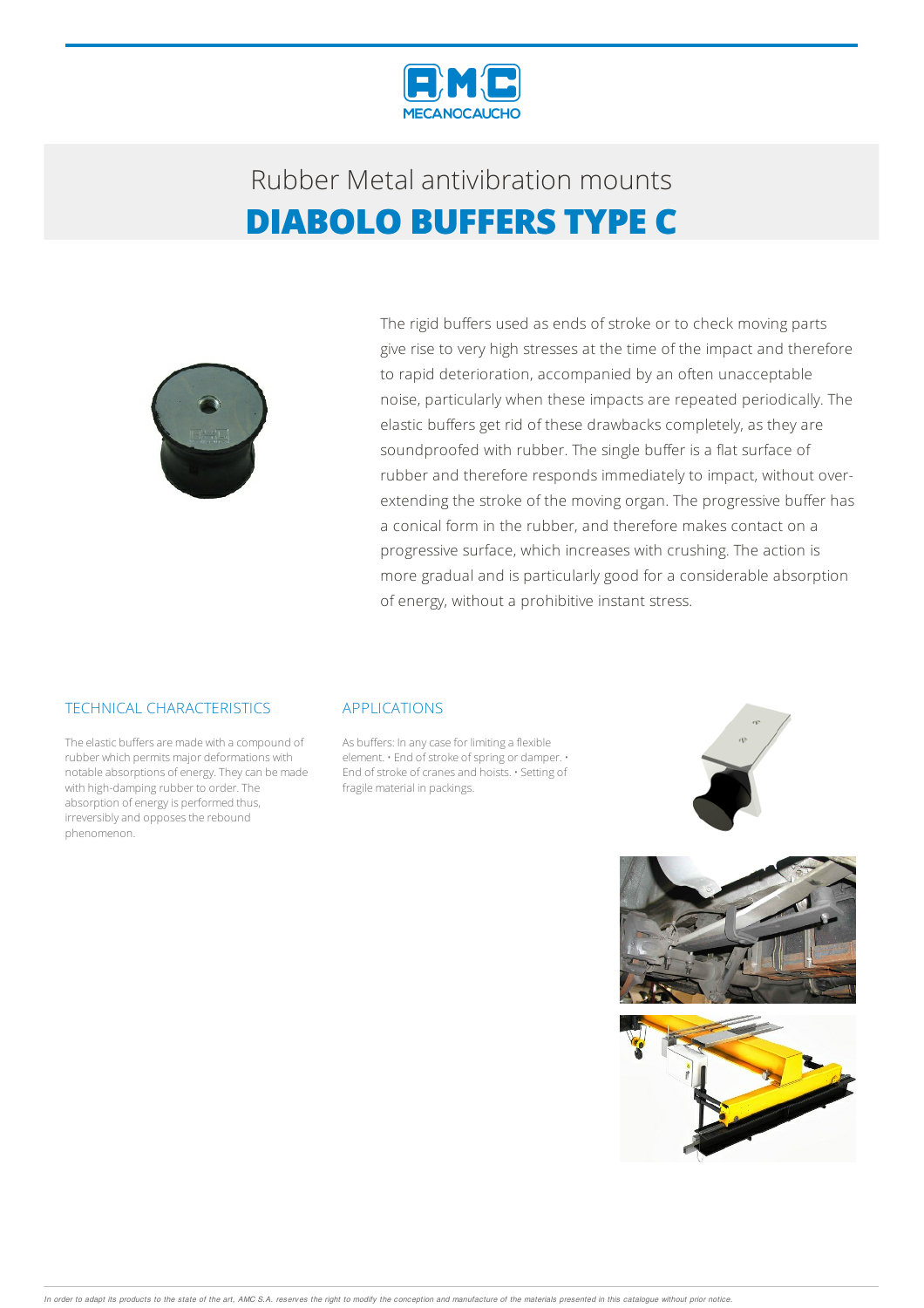

## Rubber Metal antivibration mounts **DIABOLO BUFFERS TYPE C**

DRAWINGS



## DIMENSIONS

| Type | A<br>(mm.) | B<br>(mm.) | (mm.)  | <b>Static</b><br>Load max. daN | <b>Dynamic</b><br>Load max. daN | 'Dynamic<br>Deflection mm. | <b>Static</b><br>Deflection mm. | Code   |
|------|------------|------------|--------|--------------------------------|---------------------------------|----------------------------|---------------------------------|--------|
| F.3  | 30         | 23         | $M-8$  | 40                             | 90                              | q                          |                                 | 114011 |
| F.7  | 44         | 42         | $M-8$  | 50                             | 100                             | 10                         | 6                               | 114012 |
| F.1  | 60         | 44         | $M-8$  | 40                             | 100                             | 10                         | 4                               | 114013 |
| F.2  | 60         | 44         | $M-8$  | 75                             | 200                             | 12                         | 5,5                             | 114014 |
| F.4  | 60         | 60         | $M-10$ | 150                            | 350                             | 15                         | 8                               | 114015 |
| F.8  | 60         | 31         | $M-10$ | 100                            | 275                             | 14                         | $\rightarrow$                   | 114016 |
| F.5  | 80         | 65         | $M-14$ | 300                            | 800                             | 16                         | 9,5                             | 114017 |
| F.6  | 95         | 70         | M-16   | 400                            | 1000                            | 18                         | 9,5                             | 114018 |